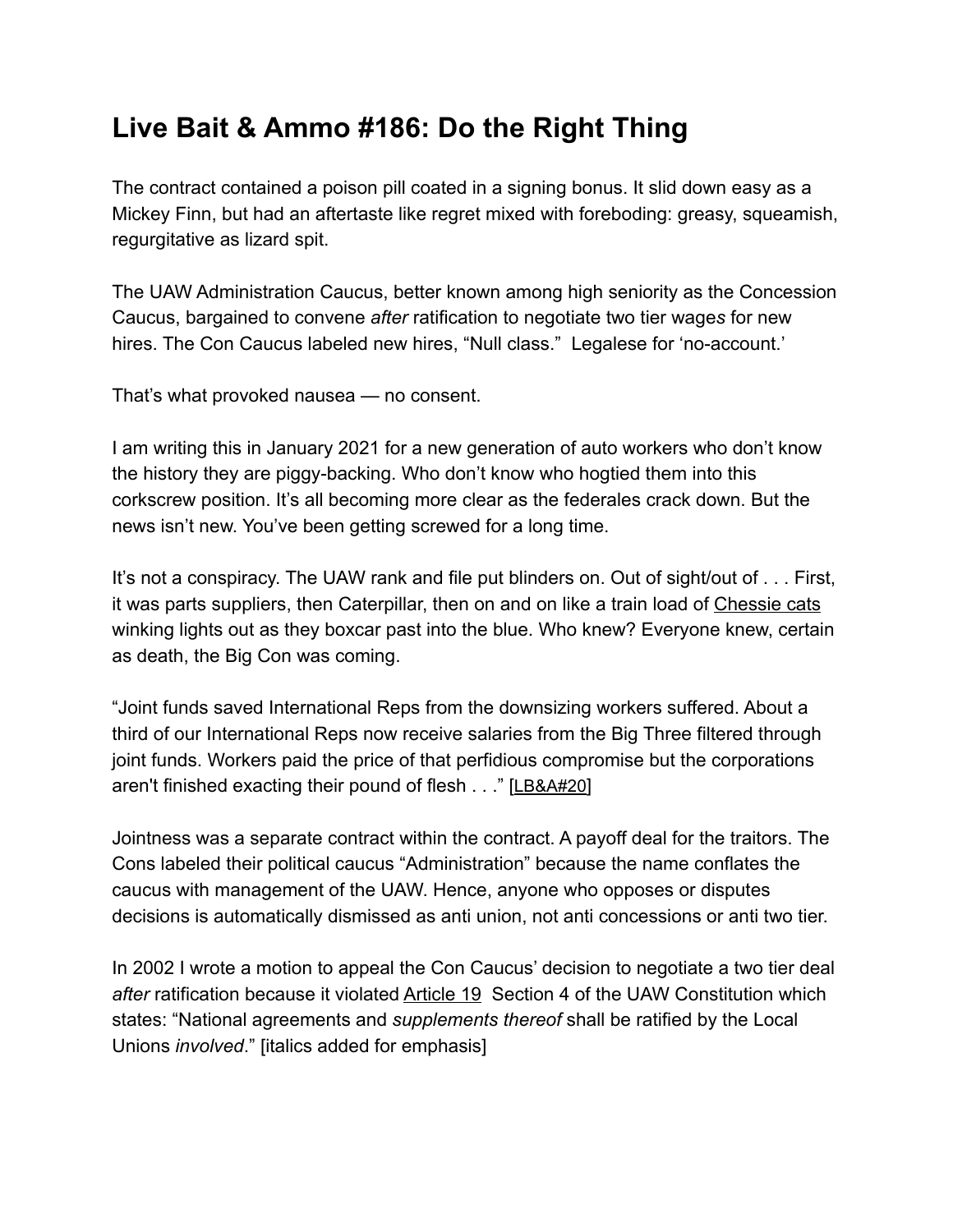A contract is a legal document. But legal isn't worth ink, paper, and broken fingernails if it isn't enforced. A Constitution? Nothing but a wish ruffled by fret and strut. The Constitution, any constitution, is a skeleton, a frame. Make it walk and talk, or crawl into your shroud, my unretired brothers and sisters.

The appeal required support from local union members. The motion would require stealth strategy because the Con Caucus, true to character, would slander, libel, and lie.

At my UAW Local we had a monthly union meeting for each of three shifts. A motion required a cumulative majority of votes from all three meetings. The first meeting was the graveyard shift: a small morning meeting which availed me a cockcrow opportunity to game the floor and punk punt a motion.

I put word out on the down-low and got Krontz to second the motion before the Cons in command could rattle their minions. Dennis Krontz was a fire starter. All I did was scratch the match.

We passed the motion easily. The second shift meeting was 11:30pm the same night. Just the facts: We organized, commanded the floor early, and passed it again. The chairperson looked shocked, pounded the gavel, and ruled the motion "Out of order!" ex post facto.

"On what grounds?" I asked.

"Because I said so," she said.

We laughed, but she was serious. At a union meeting, unlike a corporate meeting, the highest authority is the membership. We flexed our collective bicep. We overruled the chair . . . ex post prompto.

The motion to appeal was popular among the rank and file. Workers were outraged. Only Corpos and Cons wanted two tier. The contract was an IED camouflaged in the same old shit: job security lies. The deal cleaved the union to the bone. Decimation sped up faster than a sous-chef's knife.

The first shift convened two days later. The meeting was controlled by Con Caucus followers who, if they wanted to keep cushy appointments and perks, were required to vote however the local pea-shooter dictated.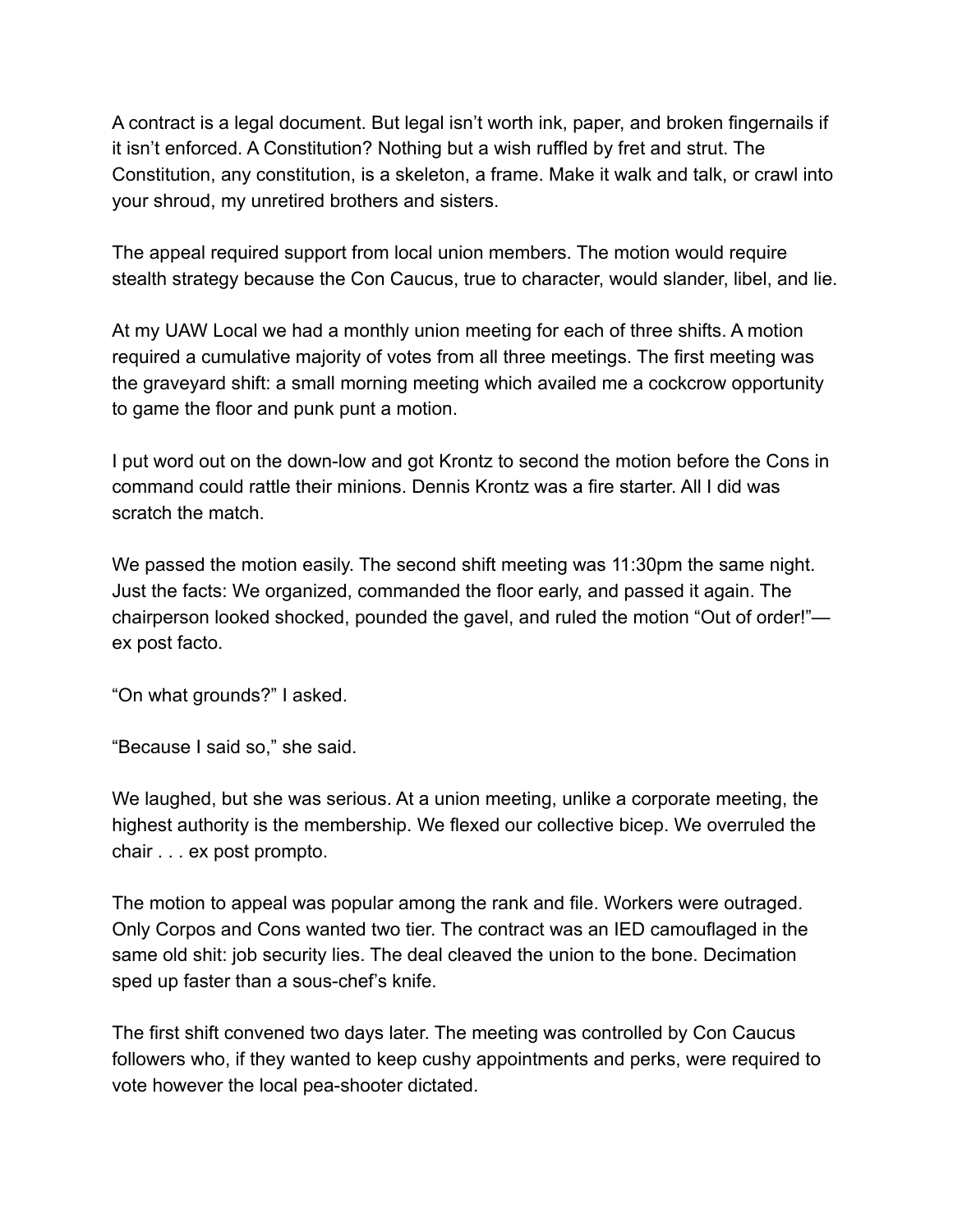I couldn't attend the first shift meeting but I heard the Cons were prepared this time. They showed up prompt and rigid in their company-union-team-polo shirts ready to strip the union of its last vestige of integrity.

The rank and file were up in arms too. Workers understood that two tier threatened the union and consequently our future, both at work and in retirement. Solidarity was shit we understood. It isn't abstract. It's a visceral, gut level, heart pounding experience like a hurricane, an earthquake, a flood. Solidarity is the foundation of the common welfare.

And our common welfare wasn't cargo, it was the ship itself. Indeed, solidarity is the instinctual, evolutionary response to disaster, predators, and chaos. When hell breaks loose solidarity is instinctual.

The person who chaired the meeting wasn't present at the previous shifts' meetings. He portrayed the appeal as an anti union tactic designed to divide the membership. The standard Administration Caucus con — portray every challenge as anti union.

The Sergeant of Arms, Juanita Cadman, was responsible for counting the show of hands for each vote at union meetings. Recognized by the chair, she stood up.

She stated that she was present at all the meetings, and that the chair had mischaracterized the motion. She explained the motion, its context, the vote tallies, and exactly what happened at the previous union meetings.

Thanks to Juanita the motion passed. I now had Constitutional grounds to challenge the International UAW, document correspondence, and demand answers.

One question: who is Juanita Cadman?

I recognized Juanita but we didn't sit at the same lunch table. I was surprised. I asked her why she stood up and publicly challenged institutional power.

"Because it was the right thing to do," she said.

I understand, but other people knew the truth. They didn't stand up. Whatever perks and benefits you were due are in the dust bin now. Why did you take the risk?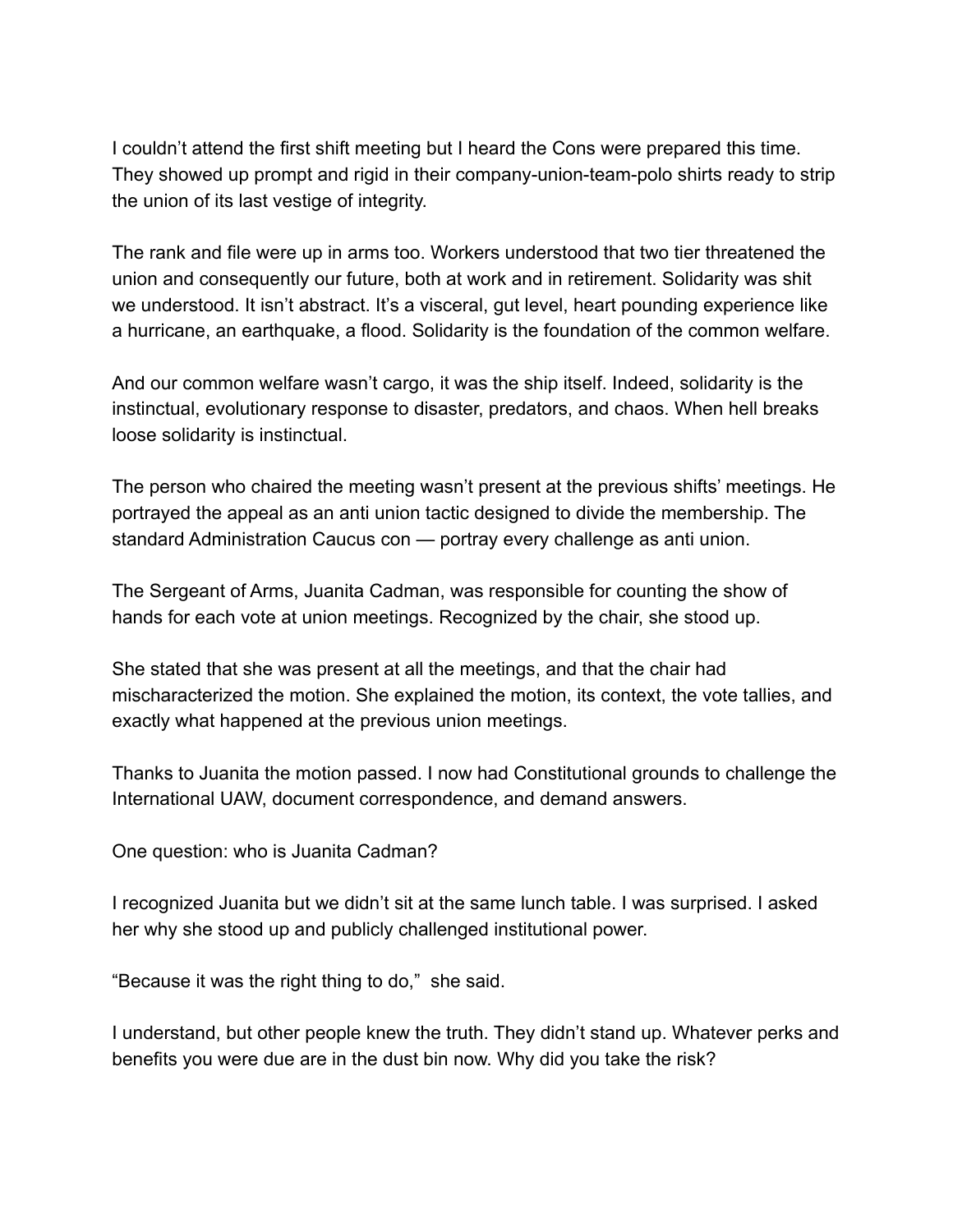"Because it was the right thing to do," she said.

I know but I still don't get why you stood up, Juanita. Other people knew it was the right thing to do, and they didn't stand up. Why you?

Now she was peeved. I had made her repeat one too many times. This ninety pound lady aimed both barrels of her piercing black eyes down the hollow mine shaft of my cranium and said —with all the gravitas of Ron Carter on bass— "It was the right thing to do." Ba-boom ba-boom. She had a voice like the low end of a trombone.

I said to my private self, I need Juanita for a friend.

We all need friends who not only speak truth to power but truth to friends.

There will be times when I am unwise, if not outright wrong, and wrongheaded about my wrongness. In other words, stubborn to the third power, or more simply, Irish. That's when I most need a tap on the shoulder, a friend who isn't afraid to say, "Time out."

We were in a battle against a corporate giant and a band of solidarity traitors determined to hamstring the union and sucker-punch the working class.

I needed help. I was lucky. The rank and file were primed and [Lucy Parsons](https://www.zinnedproject.org/materials/lucy-gonzales-parsons/)  personified — was riding shotgun.

After contract negotiations with the Detroit Three in 2003 were ratified —(The Cons had postponed a hearing on my appeal until it was obsolete. The UAW Public Review Board is like a deodorizer in an outhouse.)— work life returned to a grumbling routine.

Back in the day the UAW held national elections every year. Union officials were responsive to the rank and file because they were always running for election. In order to evade challenge and accountability the Con Caucus instituted fewer elections and negotiated contracts with longer durations.

By 2004 enthusiasm for the union was at the bottom of a dry gulch. Any cowboy worth his stirrups would put his hands up and surrender for a cupful of sand and a thimble of whiskey. Union enthusiasm was that damn, dry gulch, dry.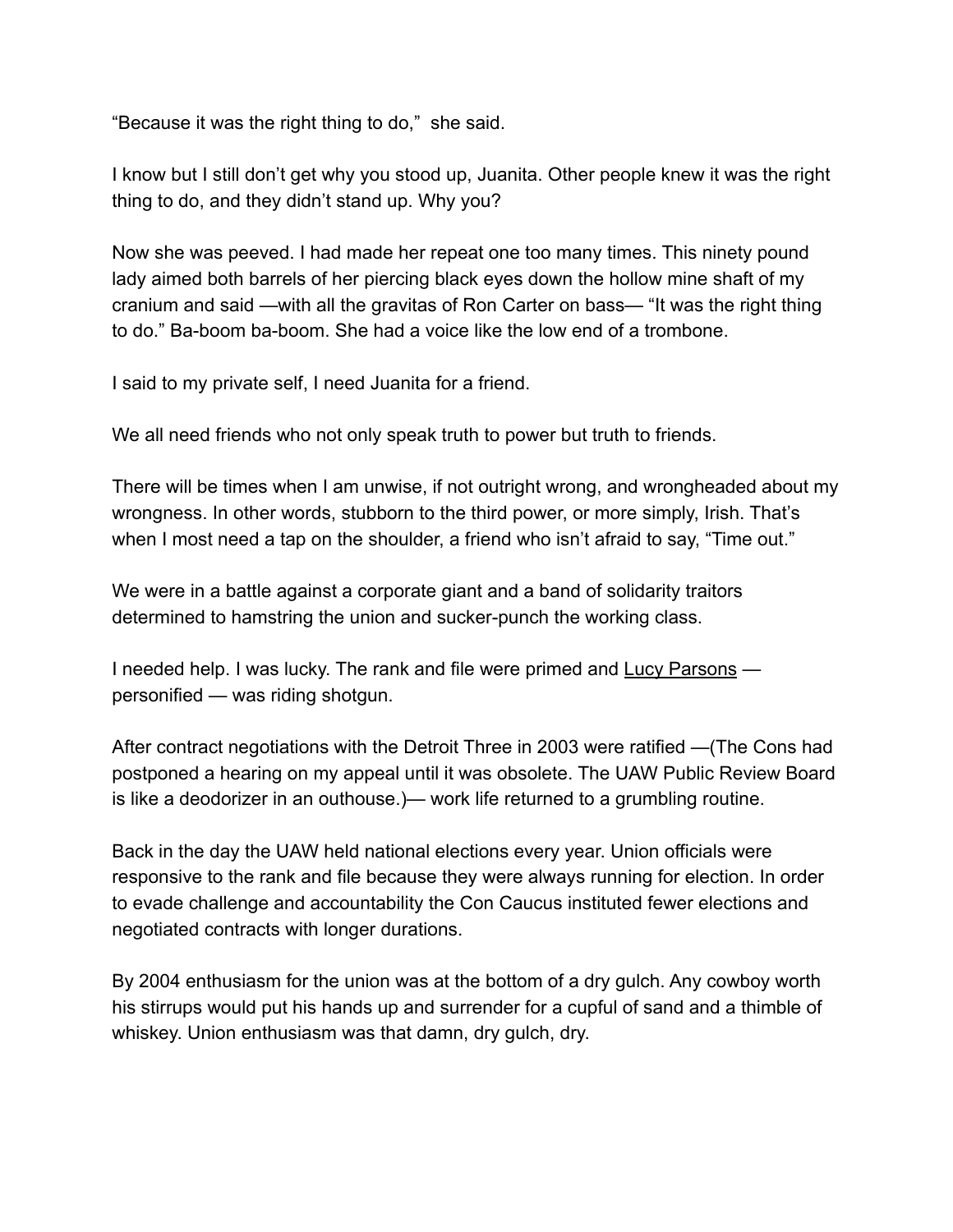I was chair of the local union education committee. I enlisted members from every corner of the plant. I appealed to their intelligence. I said, We are all readers and leaders. Collect items you think are vital. Articles that inform or provoke discussion on topics relevant to workers. But not specifically Democrat or Republican, Spartan or Wolverine. The object is not to train conformity, so much as incite us to think, examine, analyze, debate, and, what the hell, add a beat so we can dance to it.

We didn't meet after work. We met on the lunch hour in the cafeteria where bosses could watch us congregate. We came back from lunch late, en masse, a spectacle of defiance. We were a force management didn't know how to reckon or beckon: a pack of dogs without collars, leashes, or obeisant natures.

Every week we met and shared what we gleaned in our reading. We selected the most pertinent articles, copied, and stapled them together with a cover page: Uncle Sam finger pointing, "You Decide." Our committee had a product like a church key the way it opened conversations.

Once we had the drill down and the distribution chain cranking, I asked each member to ask one worker from the shift before and the shift after to distribute in their own work areas.

We had an official local UAW education committee functioning as a hand to hand, member to member, diversified distribution network, organized vertically as well as horizontally. That is, organized across the whole plant, on all three shifts, in every direction, every classification and department, skilled and general, male and female, black and white and brown, and yet to be determined. We had the spectrum covered.

When Delphi declared bankruptcy the education committee proved to be a Work To Rule Committee with a speed dial. We had an internal combustion network in place, the official pretense was dropped, and the pedal hit the medal.

We had devised the means to walk the talk.

As the struggle ensued, the target on my back grew piercing hot. My anticipation was when, not if. Whenever my neck was sore from looking over my shoulder, Juanita would say, "Isn't this fun?"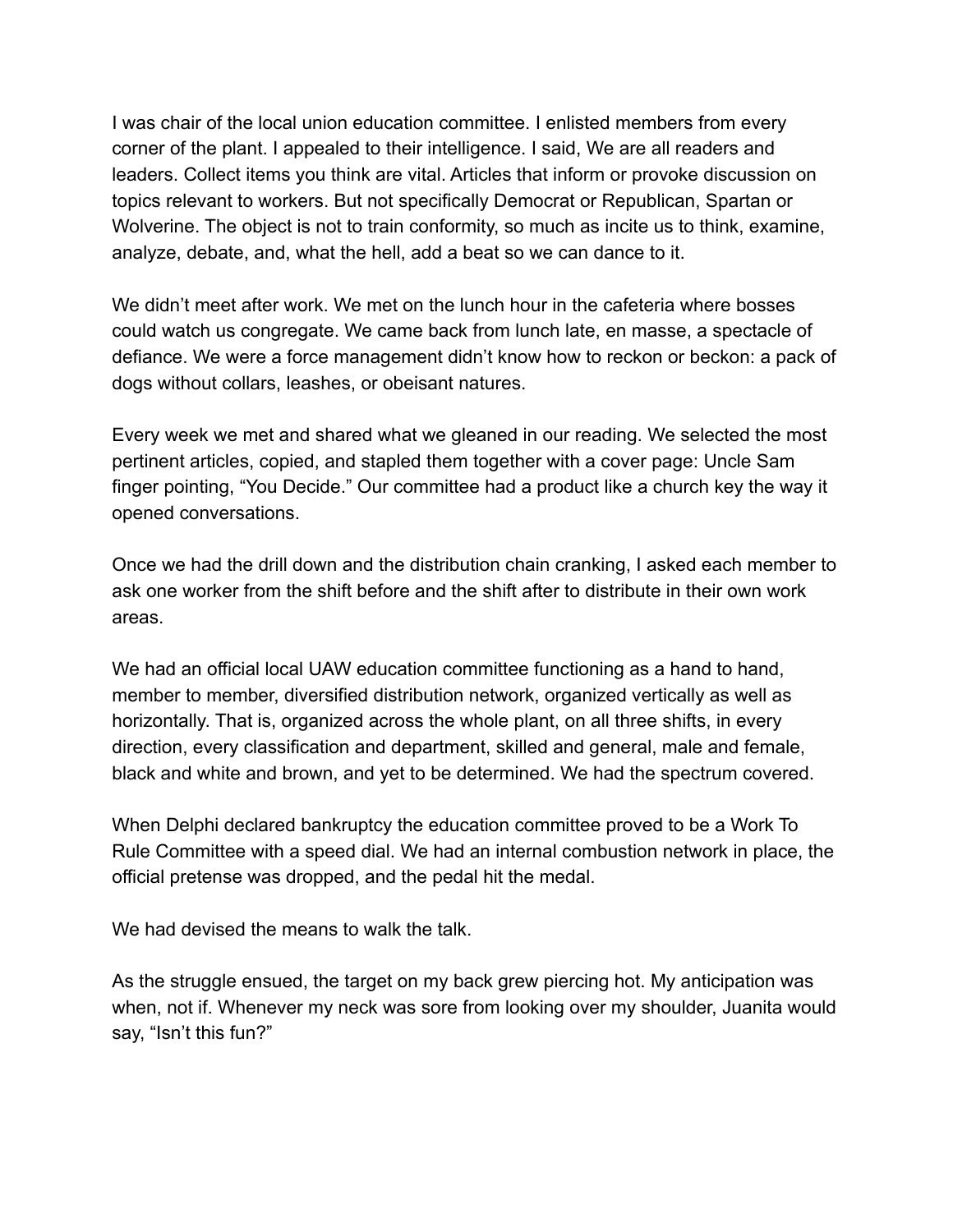I wasn't so sure, but I knew Juanita made a difference. She constructed a web site and provided technical support, but the essence of her contribution was spirit. She gave everyone, I mean, everyone, a grin. Juanita had a smile that seemed to spring from the floor like an uppercut. A smile that declared, "We're winning!" A smile that made the rank and file feel like sweepstake winners. She put gospel in the song, pepper in the soup, and incandescent joy in the uprising.

David Cole, an auto industry investor and hack writer, accused me of driving Toyota out of Michigan because of a protest at the [2006 auto show](https://www.alamy.com/jan-08-2006-detroit-michigan-usa-a-detroit-bus-driver-expresses-support-image65131219.html) in Detroit. I was at the Delphi plant in Lockport, New York that day. Juanita was on the megaphone in front of Cobo Hall leading Soldiers of Solidarity in chants.

Juanita returned home August 13, 2014. She was 59.

How is it, that the people who blow the biggest holes in our lives are also the people who leave the most meaning, purpose, and desire to carry on?

This Ammo isn't a eulogy, it's an analogy, a comparison between the leadership we have in the UAW, and the people we could elect, given one member one vote.

Given is a poor choice of words. Justice isn't given. Justice is won and must be defended every day in a workplace where automation has strip mined the American Dream.

Workers' rights are not defined by law or contract. Workers' rights are defined by struggle. I don't have to explain this. We were all raised on the American Playground. You know the rules.

Juanita is an example of the sort of leaders UAW members deserve. Women who put principle before personal reward. Women who are not afraid to do the right thing.

Death runs through all our stories like the under current that commands the river, the wind that cleanses the sky. It's too late to deny it. Whatever we do now we do for the next generation. Let's get it right this time.

Everyone in the Con Caucus knew the prevalence of corruption. Each and every one of them contributed to the **Flower Fund** — a slush pile of dirty money. They consciously decided to materially support a corrupt caucus. Did you see anyone resign their toehold